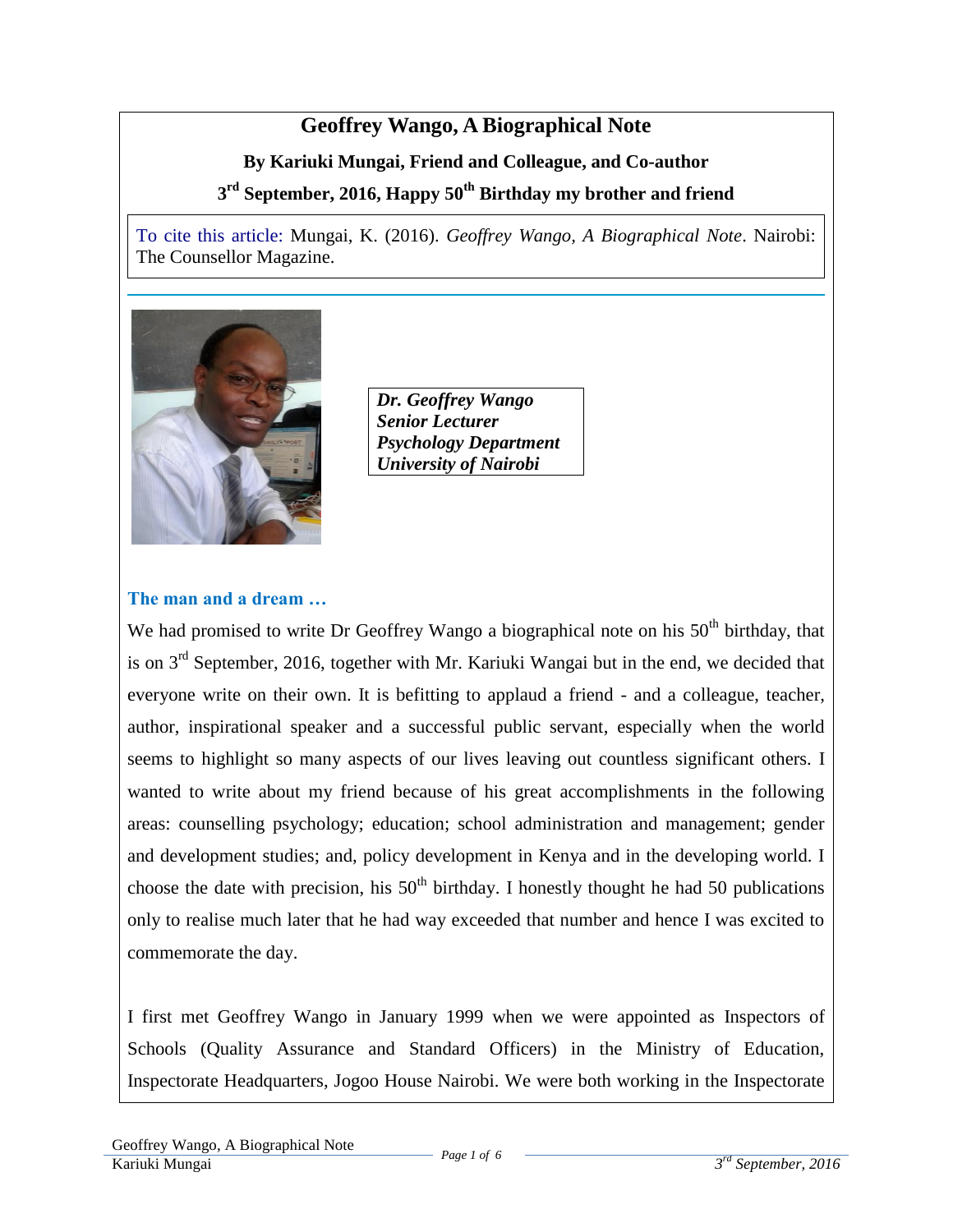Department (Quality Assurance and Standards) and were sharing office. I was mainly involved in the School Guidance and Counselling Section, while Wango was in the Gender and Education Section. Wango had a Master in Linguistics (Wango, 1998a) and he was always keen on reading and writing papers (Wango, 1998a; 1998b). I was immediately amazed by his yearning for reading and research and his obvious obsession with books, reports, research and publications. I promised to better myself also and equally obtained my Master's Degree in Education through his inspiration. I thank you brother for that.

Wango wanted to know so much about me and in turn I got to know a lot about him. Since this is about him, I will try to say as much. Wango was born in Githiga on  $3<sup>rd</sup>$  September 1966 and went to Githiga Primary School. He then schooled at Kagumo High School (1981 to 1986) and then Kenyatta University where he graduated with a Bachelor of Education (Arts) degree in Literature and English. He was a teacher at Kawethei Secondary School (1992 – 1993) before joining Kenyatta University for a Master of Arts in Linguistics (1998). He was teaching at Riabai High School (1996 – 1998) and recruited in the Ministry of Education. I had been teaching at Nginda Girls and we shared our experiences on various aspects including life, teaching and learning, gender, guidance and counselling. Wango was later to pursue a PhD in guidance and counselling.

### **A passion and even greater passion …**

Wango was appointed a Senior Lecturer in the Ministry of Education, Kenya Education Staff Institute (KESI now Kenya Education Management Institute (KEMI)) in 2001. We sustained our respectful friendship and because of his reverence and appreciation of my skills, he extended invitations to me to facilitate in many seminars in KESI and other Conferences. By then, he had been writing several papers and I remember telling him that KESI was best suited for his reports, training, research and publications. He laughed in his own way. In fact, Wango eventually had so many papers on education that I keep telling him that they will overwhelm his counselling. Indeed, in a lunch date to complete the autobiography Wango told me that he was more cited on Google Scholar for his books particularly on *School Administration and Management* (Wango, 2009) than his counselling and that he had embarked on several Journal papers and publications to counteract the effect.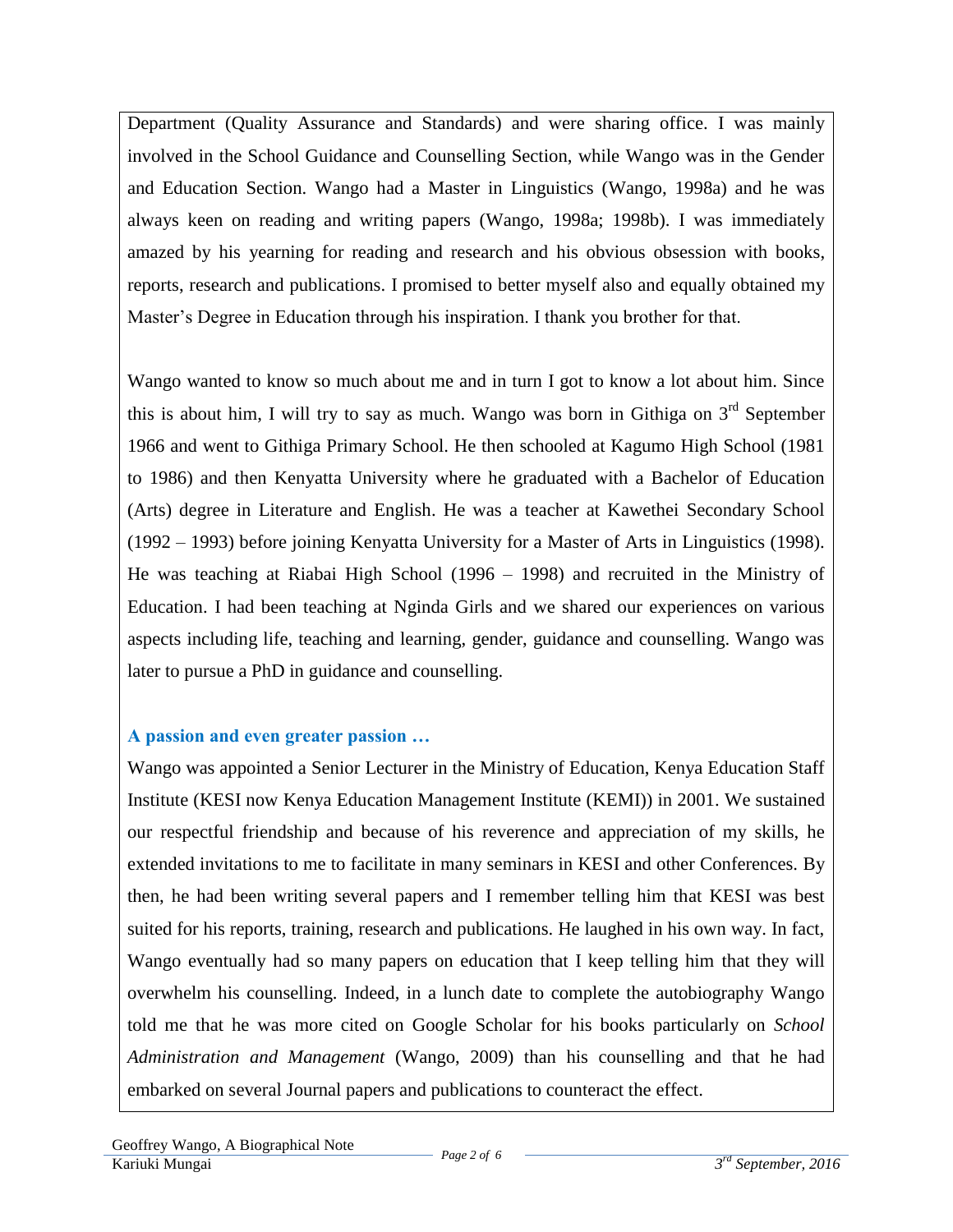In 2003, Wango was awarded a deserved Commonwealth Scholarship Commission in the United Kingdom to pursue a PhD Programme in Guidance and Counselling in schools. He spent three years in the United Kingdom at the University of Birmingham, United Kingdom (September 2003 to October 2006). I must say I did not miss him as much since we were in constant touch and he came to Kenya three times, for his research in September 2004 to January 2005, when his father passed on in October 2005 and to present a paper at the Kenya Secondary Schools Heads Association (KSSHA) conference in July 2006. I must say Wango is a sincere and genuine friend, devoted and faithful one at that. Besides, we were writing a book on Guidance and Counselling in Schools (Wango, G. M., & Mungai, E. K. (2007). *Counselling in the School: A Handbook for Teachers*. Nairobi: Phoenix Publishers). We have since done several papers on: Education, Gender and Education, Guidance and Counselling and Policy Education Development.

On return to Kenya in October 2006, I was excited to be with my friend and colleague. Then, we were working under the Kenya Education Sector Support Programme (KESSP), a programme with several investment areas in education in Kenya. Wango and I were working in the Policy and Planning Division of the Ministry of Education. In 2007, Wango was appointed the Gender Officer and was in charge of Gender and Education Investment Programme. Of course, one of the major outcomes was the gender policy in education, gender mainstreaming in education and sanitary towels for needy girls in schools. Wango has three daughters and I think I just admire his passion for girls' education.

In January 2011, Wango was appointed a Lecturer at the University of Nairobi. That morning, I was in the office when he came in and gave me the letter to read. I was tongue tied and I remember him vividly shaken. He asked me if I was ok, or had he made a mistake? I must say that I was overwhelmed with joy because I knew that Wango liked research and writing. This man was going to be great and a professor after all. At the time, Wango had over 30 titles of papers and books and publications that he wanted to work on. He had just authored *School Administration and Management* (2009). Two books, one on *School Finance Management* (2012) and the other on *Counselling Psychology in Kenya* (2015) were almost complete. Besides, Wango had been highly instrumental in several publications in the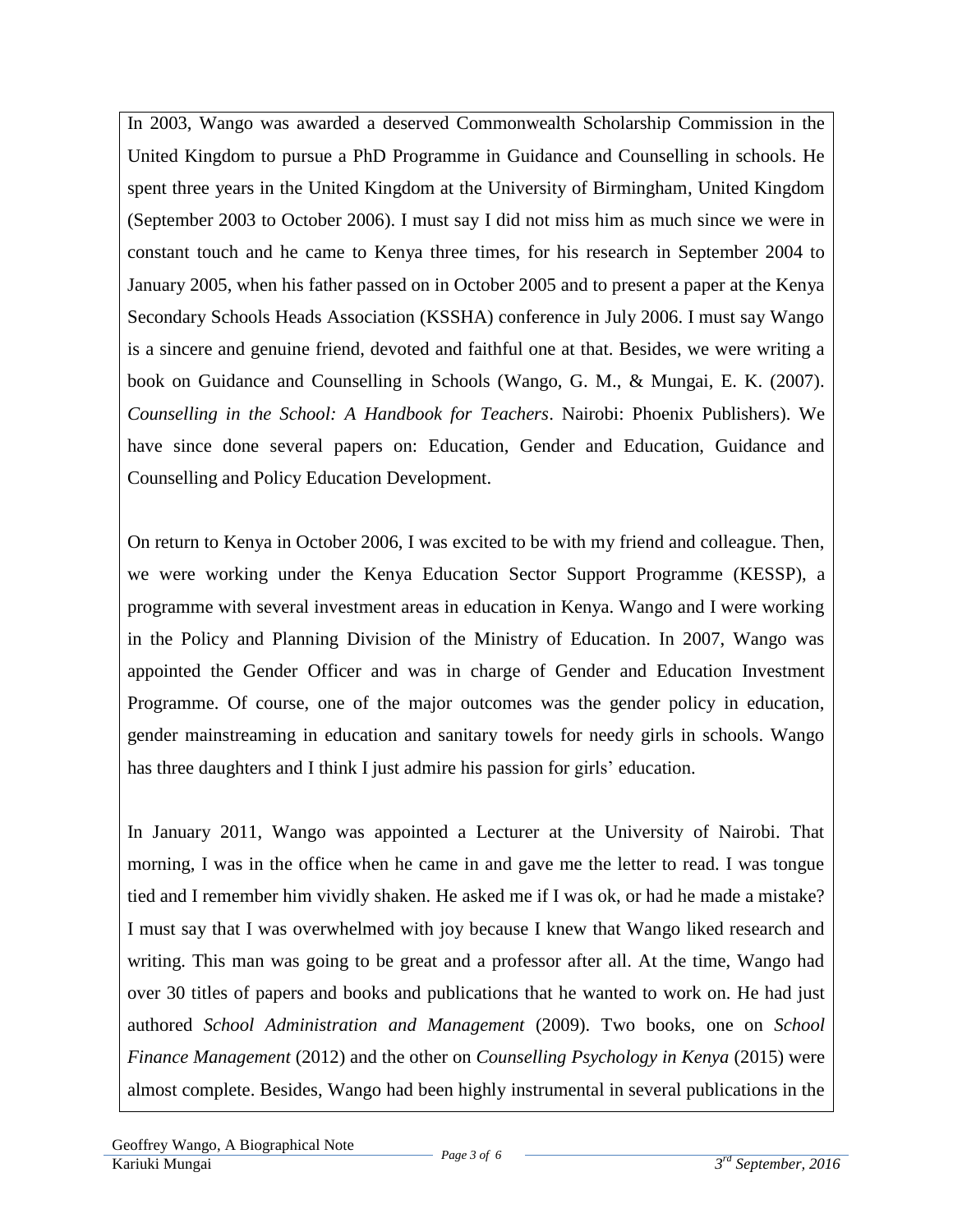Ministry and often this went unnoticed because Wango is a rather shy and very quiet person. In fact, despite his seemingly booming personality and the way Wango is known, he is actually a very private person who rarely discusses anything about himself. He also keeps away from people he is not so familiar with, which I find very interesting because everyone thinks Wango is social and gregarious, while he is actually a very hushed person.

# **Dreams about the future**

If, as I see possible, the big story of Wango will certainly turn out to be on the impact of his writings in Kenya and in the developing world. Wango is a committed Christian and I admire his devotion and passion for God. He is humble, soft spoken and ever smiling. But behind the smile is a highly trustworthy person with a lot of passion. Wango is conscientious and devotes time and energy to a task. He will work relentlessly at what he feels is virtuous. Although he is impatient, he is straightforward and honest – I think that is what I like most about him, I just think highly of his sincerity. Wango will tell you something, good or bad, and whether he meant it or not, a joke or advice, he does not take it to heart. In fact, Wango is a special person in that even if you differ with him, he says you simply had an argument and you are entitled to your opinion. Wango is industrious, but he works smart, he says your dreams should be gigantic but realistic.

Wango, on the human and intellectual level, will have made an impact in the lives of ordinary people as is his extraordinary story (he says his life is ordinary and a gift from God). This, if it happens, will not be statistically out of the geographical widespread but for great amount of time and energy Wango devotes to reading and writing. Important and impressive as it is, Wango has always wanted to impress on young people significant values and virtues such as honesty, working hard and smart, sense of responsibility and accountability. It was Wango who told me about this great quote by Winston Churchill: 'History will be kind to me for I intend to write it'. Wango writings are a part of great history. I am certainly convinced as he says that our service is to God.

One of the major areas I have always talked to Wango about is how to bring guidance and counselling to the level of ordinary people, to meet the needs of the common population and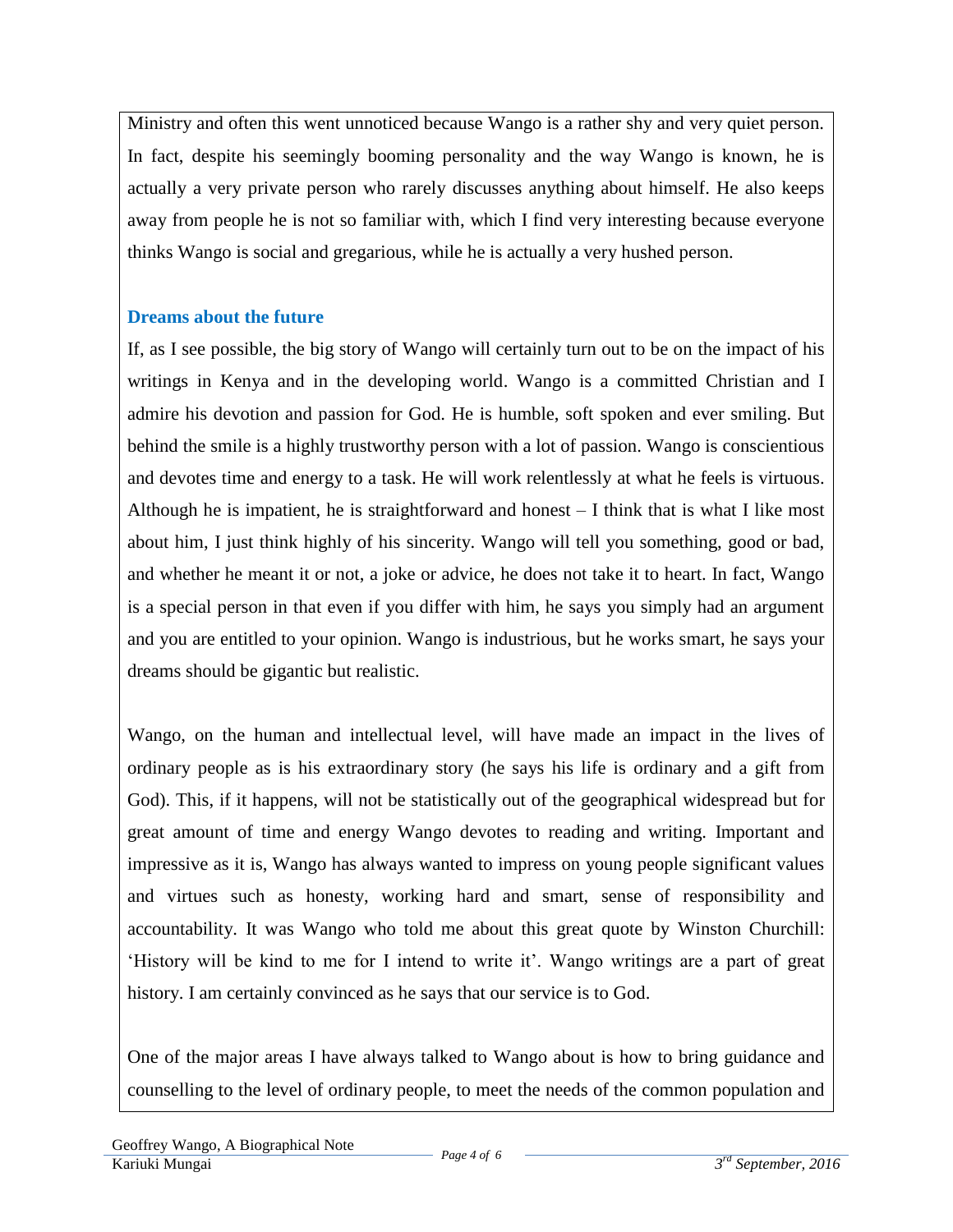to address issues faced in ordinary living. I must say I have been excited that he talks more about this than he talks about books and journals. For despite the advancement in science and technology, our people remain largely deprived. Therefore, we need to reach out to them in more practical terms.

I sat down with Dr Wango the other day and we discussed the importance of guidance and counselling in schools, counselling psychology in Kenya and overall counselling psychological services especially as it relates to health and wellness. I did express my own conviction that for any generation and for all kinds and conditions of people, a society or community must work out their future. This is the vitality of our faith just as it is a product of our world. Amazingly, Wango was highly impressed and added that we must work with zeal for making sure that our knowledge is commensurate with our lives.

Wango has several, over 100 publications including books, Journal articles, Modules, conference papers and other contributions that incorporate 21 Postgraduate (Masters and PhD) and 23 undergraduate research reports. We agreed between us, that is, Wango, Wangai and I that all the publications, papers and various contributions be put together so that they are available to a wide audience. Hence Wangai's autobiography will include more publications and works than I have just outlined. Also, I have included only the books because I am really proud of Wango and I did not want to duplicate the search to include all of the publications.

When I met Wango in 1998, he had only two publications, the Master thesis and a seminar paper based on the thesis. He has multiplied the publications by 50 to over 100 and in excess of 170 citations on Google Scholar. Happy 50<sup>th</sup> Birthday Dr Wango, my brother and friend.

Wango, G. M. (2009). *School Administration and Management. Quality Assurance and Standards in Schools*. Nairobi: The Jomo Kenyatta Foundation.